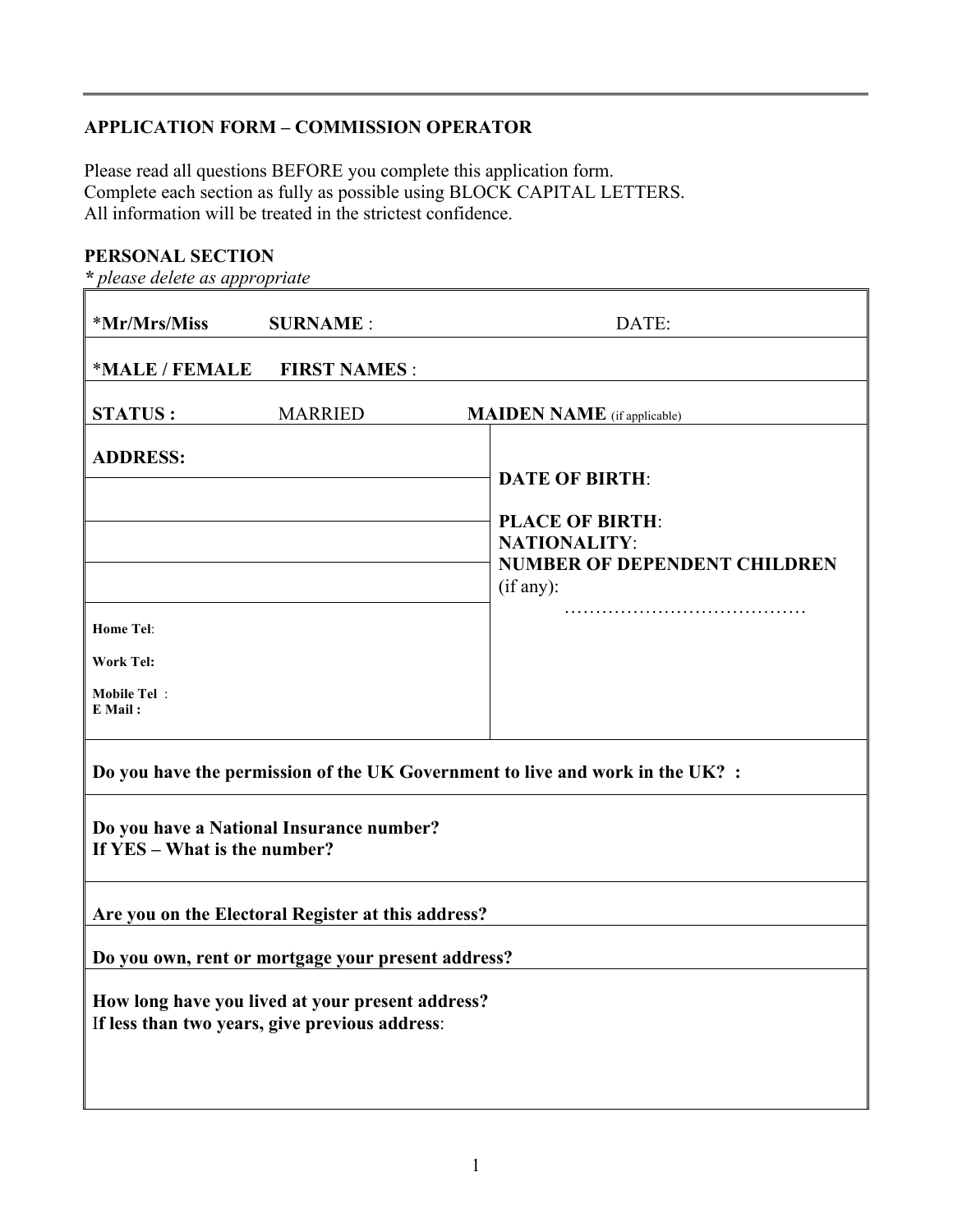## **PERSONAL SECTION** continued

| Are you prepared to move to another area?<br>If yes, how far? | If no, how far prepared to travel? |  |
|---------------------------------------------------------------|------------------------------------|--|
| Do you have a valid Driving Licence?                          | Do you own a car?                  |  |
| Is your health generally good? If NO, give brief details:     |                                    |  |
|                                                               |                                    |  |
|                                                               |                                    |  |

### **ACADEMIC SECTION**

**Have you experience of working in petrol station: If Yes, how long? :** 

**Do you hold a Petroleum Industry 'Competent Persons' Certificate?** 

**Are you familiar with COSHH Regulations?** 

**State your academic qualifications and any professional qualifications you hold:**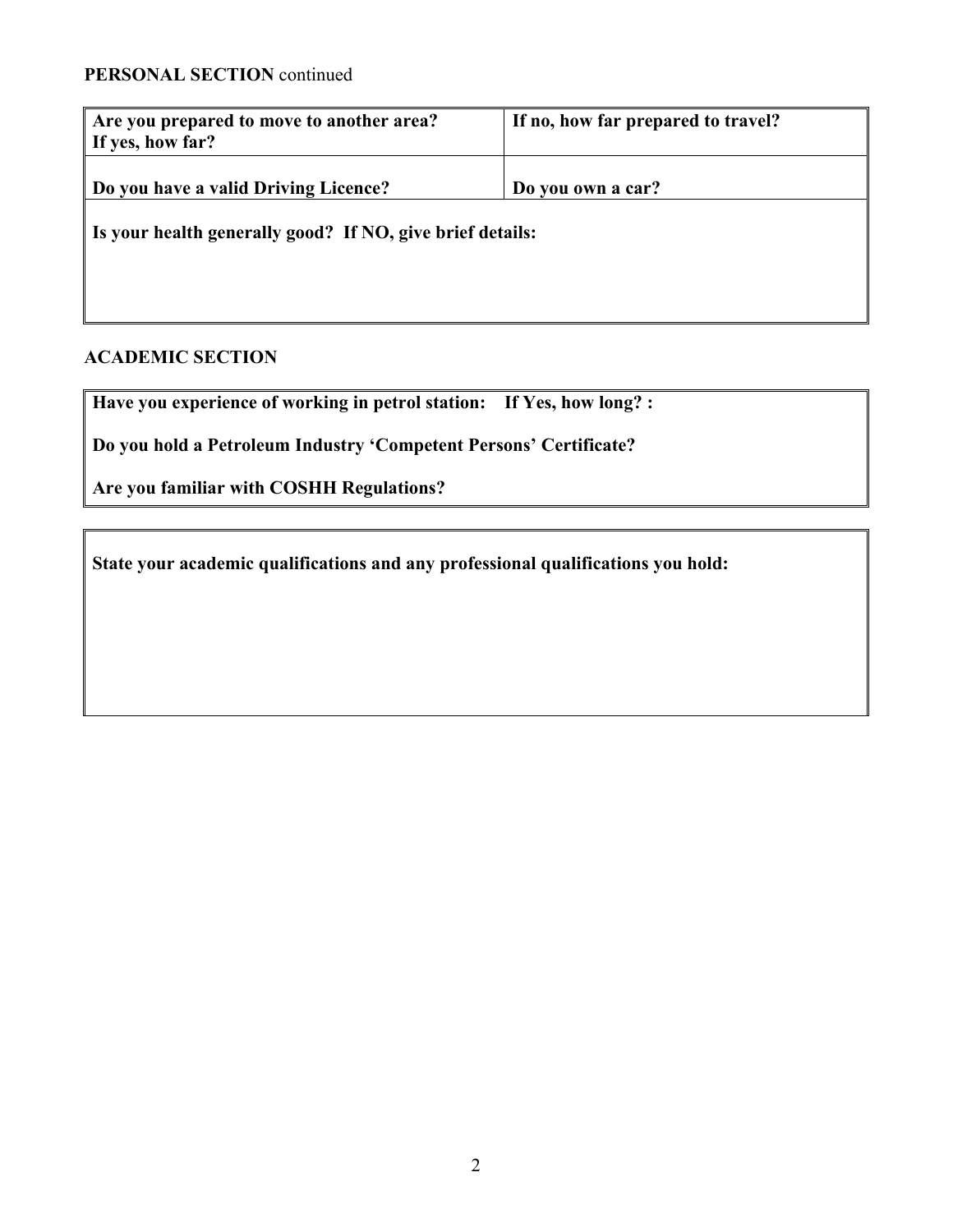**State briefly the primary reasons for your application to run a Park site.**

#### **EMPLOYMENT OR BUSINESS RECORD SECTION**

**Are you in paid work at the moment? If NO, for how long? Have you held a Retailer's Agreement with another company before or been employed on a petrol fillingstation site before? If YES, give details:**

Are you acquainted with anyone involved in the running of a forecourt site? **: If YES, give details:**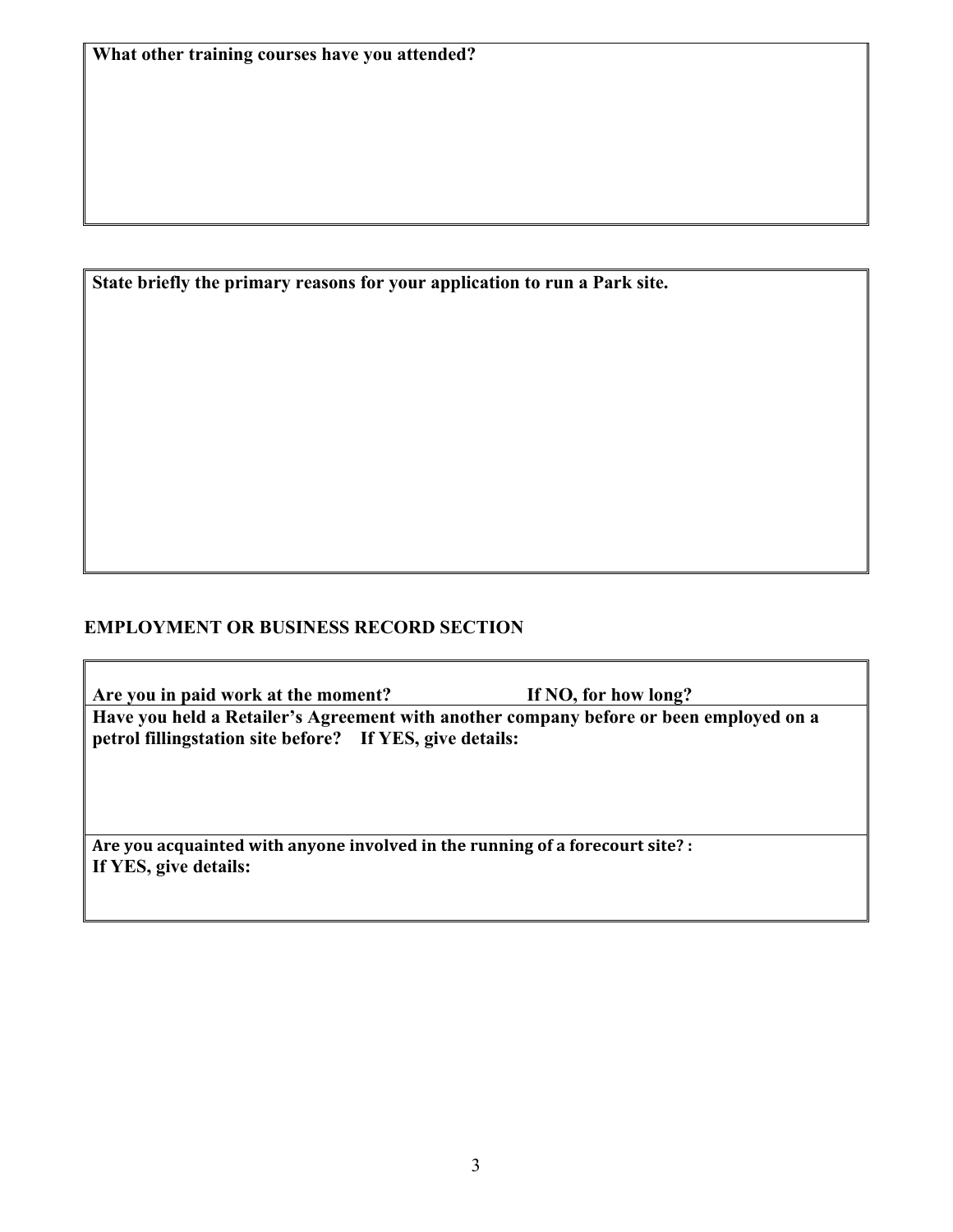#### **Give FULL details of all employment or business enterprises you have undertaken. START WITH YOUR PRESENT OR LAST OCCUPATION AND THEN WORK BACK. Any gaps should be shown and explained, eg Sickness, unemployment etc**

|               | Any gaps should be shown and explained, eg Sickhess, unemployment etc |                 |                |                   |
|---------------|-----------------------------------------------------------------------|-----------------|----------------|-------------------|
| <b>DATES:</b> | <b>BUSINESS OR EMPLOYER'S</b>                                         | <b>LAST</b>     | <b>SALARY</b>  | <b>REASON FOR</b> |
| From/To       | NAME,                                                                 | <b>POSITION</b> | ON             | <b>LEAVING</b>    |
|               | <b>ADDRESS AND TYPE OF</b>                                            | <b>HELD</b>     | <b>LEAVING</b> |                   |
|               | <b>ACTIVITY CARRIED OUT</b>                                           |                 |                |                   |
|               |                                                                       |                 |                |                   |
|               |                                                                       |                 |                |                   |
|               |                                                                       |                 |                |                   |
|               |                                                                       |                 |                |                   |
|               |                                                                       |                 |                |                   |
|               |                                                                       |                 |                |                   |
|               |                                                                       |                 |                |                   |
|               |                                                                       |                 |                |                   |
|               |                                                                       |                 |                |                   |
|               |                                                                       |                 |                |                   |
|               |                                                                       |                 |                |                   |
|               |                                                                       |                 |                |                   |
|               |                                                                       |                 |                |                   |
|               |                                                                       |                 |                |                   |
|               |                                                                       |                 |                |                   |
|               |                                                                       |                 |                |                   |
|               |                                                                       |                 |                |                   |
|               |                                                                       |                 |                |                   |
|               |                                                                       |                 |                |                   |
|               |                                                                       |                 |                |                   |
|               |                                                                       |                 |                |                   |
|               |                                                                       |                 |                |                   |
|               |                                                                       |                 |                |                   |
|               |                                                                       |                 |                |                   |
|               |                                                                       |                 |                |                   |

#### **SECURITY SECTION**

| <b>Have you a Police Record?</b>                 | Have you become Bankrupt?                                                      |
|--------------------------------------------------|--------------------------------------------------------------------------------|
| <b>Have you been on Probation?</b>               | Have you been subject to any Civil Court Action<br>or County Court Judgements? |
| If YES to any of the above, please give details: |                                                                                |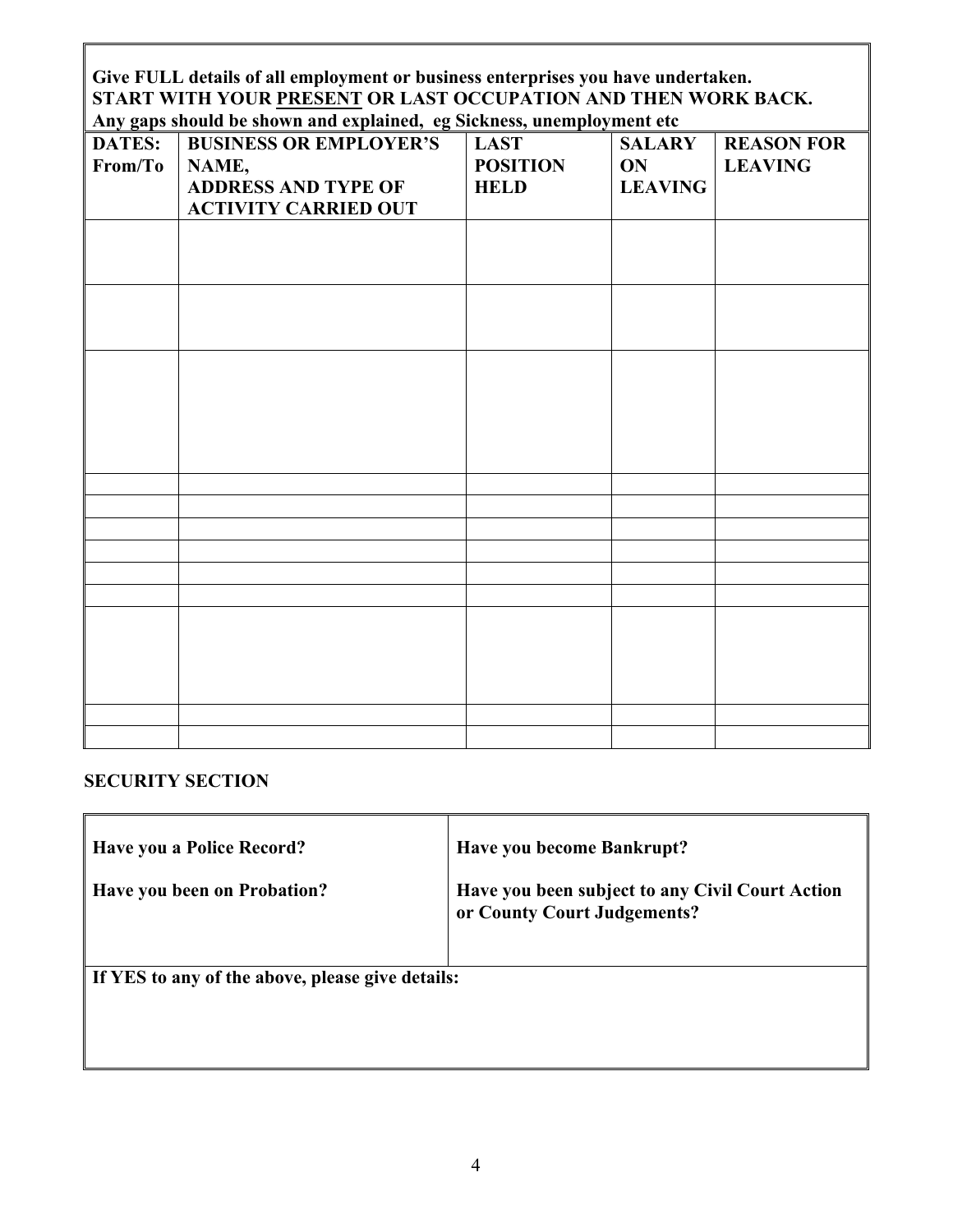| <b>TESTIMONIALS</b> (for reference check purposes)                     |                                                                                          |
|------------------------------------------------------------------------|------------------------------------------------------------------------------------------|
|                                                                        | Please supply below full details of three persons/companies with whom you have regularly |
| traded (in the case of self employment), or your last three employers: |                                                                                          |
|                                                                        |                                                                                          |
| 1) *TRADE REFERENCE or NAME OF EMPLOYER :                              |                                                                                          |
| <b>ADDRESS:</b>                                                        |                                                                                          |
| <b>POST CODE:</b>                                                      |                                                                                          |
| Tel: CONTACT:                                                          |                                                                                          |
|                                                                        |                                                                                          |
| 2) *TRADE REFERENCE or NAME OF EMPLOYER :                              |                                                                                          |
|                                                                        |                                                                                          |
|                                                                        | <b>POST CODE:</b>                                                                        |
| <b>ADDRESS:</b>                                                        |                                                                                          |
| Tel:                                                                   | <b>CONTACT:</b>                                                                          |
|                                                                        |                                                                                          |
|                                                                        |                                                                                          |
|                                                                        |                                                                                          |
| 3) *TRADE REFERENCE or NAME OF EMPLOYER :                              |                                                                                          |
|                                                                        |                                                                                          |
| <b>ADDRESS:</b>                                                        |                                                                                          |
|                                                                        |                                                                                          |
|                                                                        |                                                                                          |
| <b>POST CODE:</b>                                                      |                                                                                          |
| Tel:                                                                   | <b>CONTACT:</b>                                                                          |
|                                                                        |                                                                                          |

**What amount of capital do you have to invest?**

| Are you or would you be trading as either (please give details as appropriate): |                     |
|---------------------------------------------------------------------------------|---------------------|
| *Sole Trader:                                                                   | Trading as          |
| *Partnership:                                                                   |                     |
| <i>*Limited Company:</i>                                                        | <b>Company Name</b> |
|                                                                                 |                     |